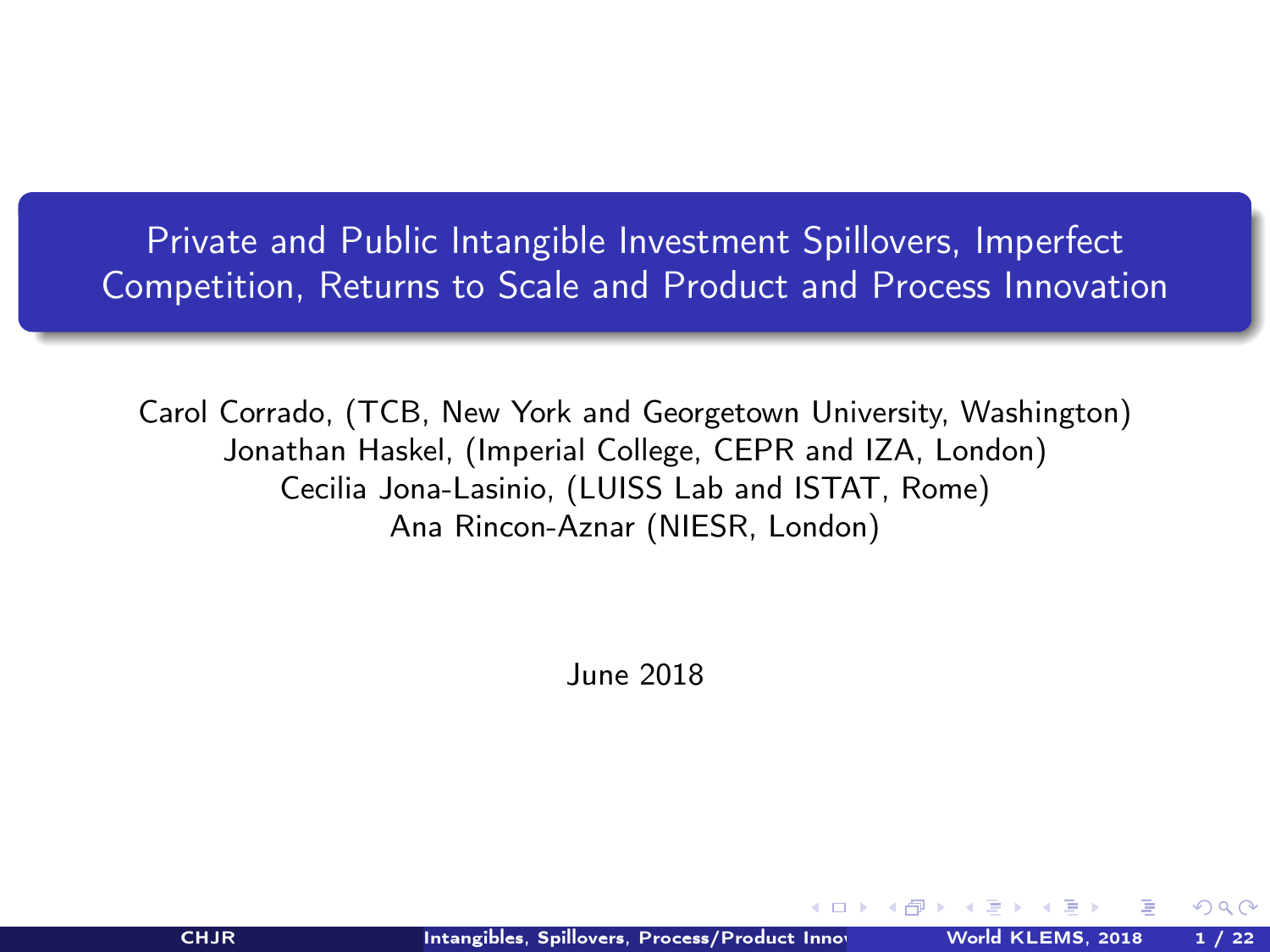- Much work suggests productivity slowdown is TFP slowdown. What might cause that?
	- Mismeasurement?
	- If intangibles have spillovers then intang slowdown means slowdown in TFP?
- Need framework for intangibles and spillovers
- So far: put intangibles as additional arguments in a production function and consider extra outputs and inputs
	- Makes sense for intangibles like business process innovation or process R&D
	- But what about branding/marketing? Or R&D product innovation?
- Purpose of paper
	- New framework for process and product innovation
	- New data
	- Econometric issues in estimating spillovers: imperfect competition, returns to scale, division bias
	- Estimates

 $\Omega$ 

 $($  ロ )  $($   $($   $\oplus$   $)$   $($   $\oplus$   $)$   $($   $\oplus$   $)$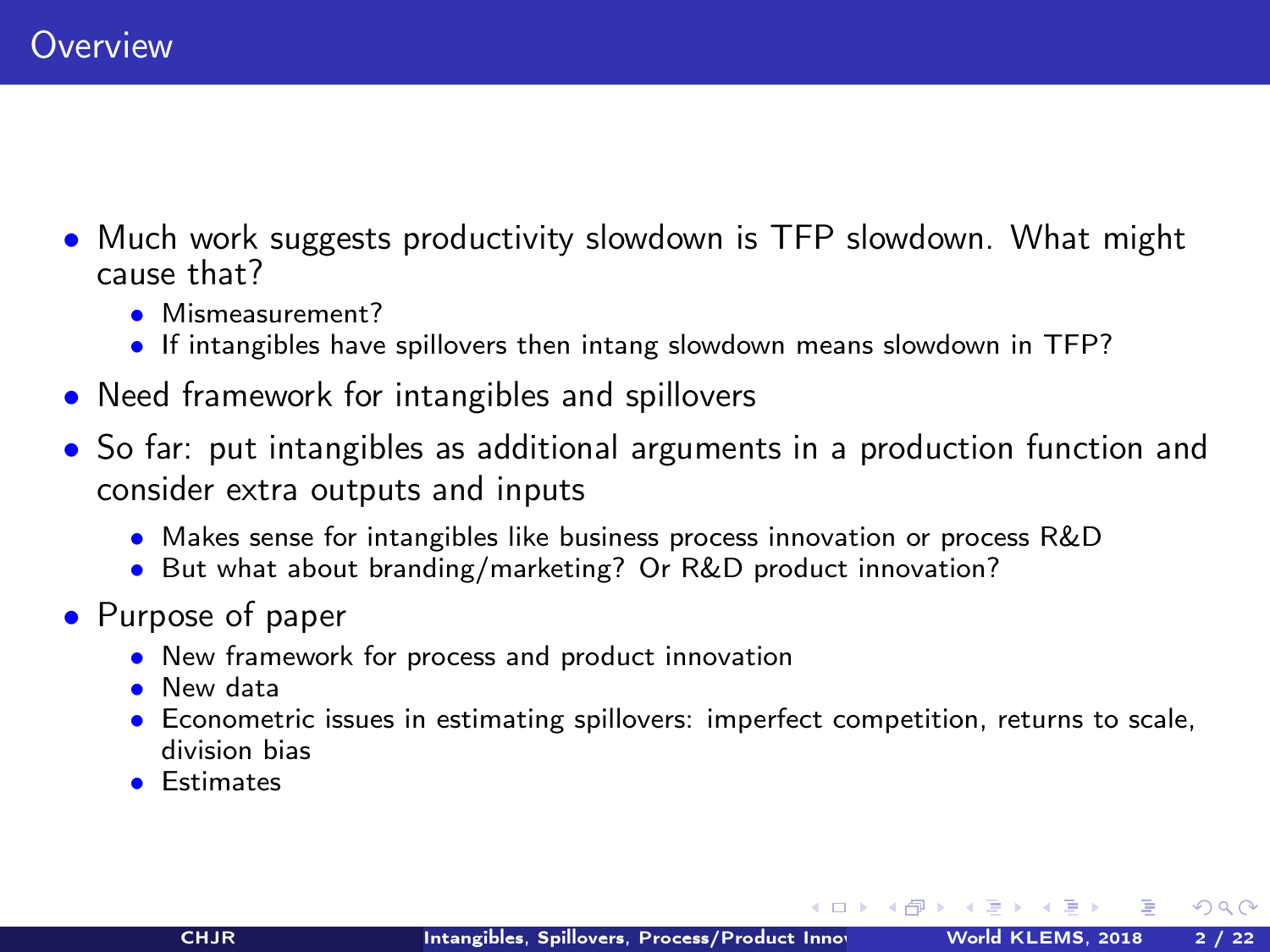

If ∆lnR has slowed down, less spillovers means ∆lnTFP slows down?

 $QQ$ 

 $AB$ 

4 D F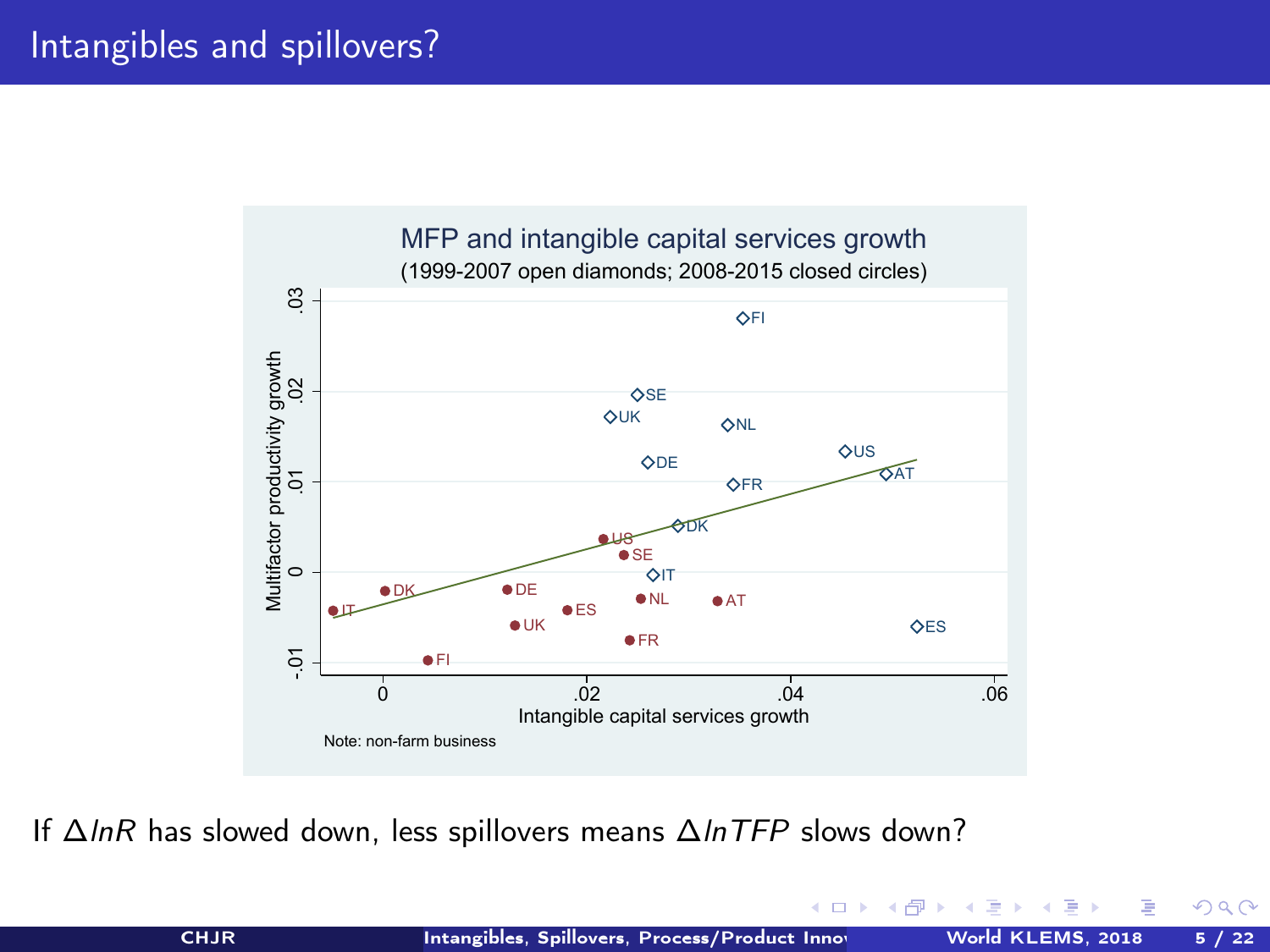Upstream  $N^S$  and  $N^D$  sectors, producing process and product new intangibles

<span id="page-3-0"></span>
$$
N_S = F^{N_S} (L^{N_S}, K^{N_S}, R_A^{N_S})
$$
  
\n
$$
dn_S = \varepsilon_L^{N_S} dl^{N_S} + \varepsilon_K^{N_S} dk^{N_S} + \varepsilon_R^{N_S} dr_A^{N_S}
$$
\n(1)

and

<span id="page-3-1"></span>
$$
N_D = F^{N_D} (L^{N_D}, K^{N_D}, R_A^{N_D})
$$
  
\n
$$
dn_D = \varepsilon_L^{N_D} dl^{N_D} + \varepsilon_K^{N_D} dk^{N_D} + \varepsilon_R^{N_D} dr_A^{N_D}
$$
\n(2)

where elasticity of output is  $\varepsilon$  and lower case letters are logs and "d" is a time derivative.

Downstream C sector, renting process intangibles in production

<span id="page-3-2"></span>
$$
C = FC(LC, KC, RSC, RAC)
$$
  
\n
$$
dc = \varepsilon_LC dIC + \varepsilon_KC dKC + \varepsilon_{RSC} dr_SC + \varepsilon_{RAC} dr_AC
$$
\n(3)

Capital stocks and investment flows

$$
R_t^a = N_t^a + (\mathbf{1} - \delta^{Ra})R_{t-1}^a, \quad a \in S, D \quad and \quad K_t = I_t + (\mathbf{1} - \delta^K)K_{t-1},
$$
 (4)

Rental and asset prices

$$
P_t^{Ra} = P_t^{Na}(r_t - \pi_t^{Ra} + \delta^{Ra}) \quad \text{a.e. } D \quad P_t^K = P_t^I(r_t - \pi_t^K + \delta^K) \tag{5}
$$

**K ロ ト イ 何 ト イ**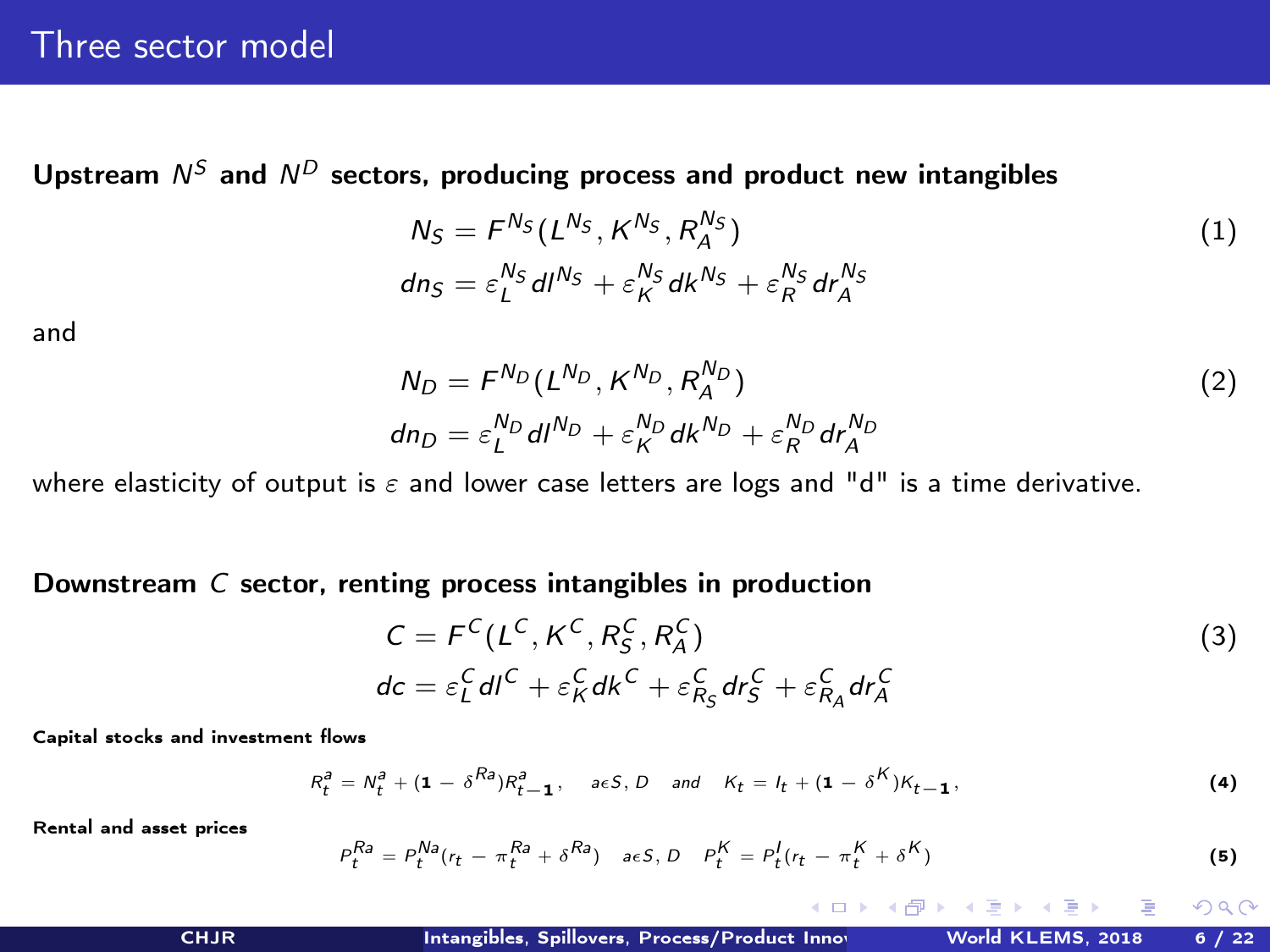## Demand and product innovation

- Quality-adjusted output  $C<sup>e</sup>$  is "more" output.
- Let  $C^e$  trade at price  $P^{Ce}$ . Define units:  $P^C C \equiv P^{Ce} C^e$ ,  $\implies C^e \equiv C(P^C/P^{Ce}) \equiv C \Theta$ =⇒

<span id="page-4-0"></span>
$$
dc^e = dc + d\theta \tag{6}
$$

- What is  $\Theta$ ? = endog quality price premium
- Arrow/Nerlove. Demand curve  $C^D = C(P^C, R_D)$ , where  $R_D$  is (intangible) stock of reputation/goodwill
- Firms sell Q∗ of branded perfume/superior light bulb at P2>P1 for unbranded/standard bulb by spending on  $R_D$  to shift  $\mathsf{C}^D.$
- Log differentiation of demand  $\mathsf{d} \mathsf{c}^D = -\eta \mathsf{d} \mathsf{p} + \phi_{R_D} \mathsf{d} r_D \; ( \eta = \mathsf{elasticity} \; \mathsf{of}$ demand,  $\phi =$  elasticity of output with respect to  $R_{\Omega}$ . So  $\Theta$  sustained by product investment  $R_{\Omega}$

<span id="page-4-1"></span>
$$
d\theta = \frac{\phi_{R_D}}{\eta} dr^D. \tag{7}
$$



 $-1$   $-1$   $-1$ 

4 A 3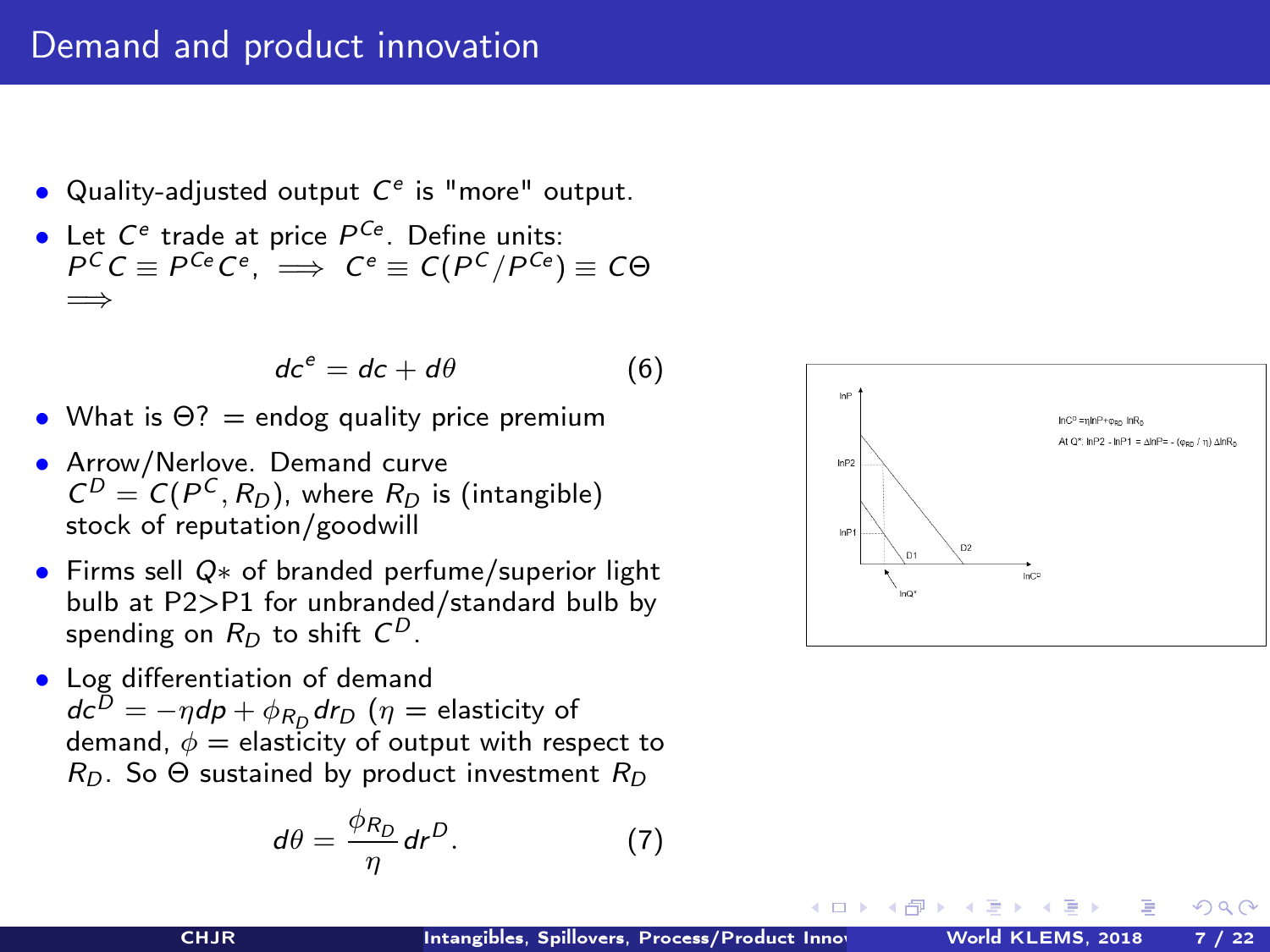## Suppose output only partially quality-adjusted.

Quality-adjustment implicit and explicit

<span id="page-5-0"></span>
$$
dc_m = dc + \nu d\theta \tag{8}
$$

**Demand and supply in the downstream sector.** Using  $(1)$ ,  $(2)$ ,  $(3)$ ,  $(6)$ ,  $(7)$  and  $(8)$  gives

<span id="page-5-1"></span>
$$
dc_m = \varepsilon_L^C dl^C + \varepsilon_R^C dk^C + \varepsilon_{R_S}^C dr_S^C + \nu \frac{\phi_{R_D}}{\eta} dr_D + \varepsilon_{R_A}^C dr_A^C
$$
 (9)

- Process inputs: weighted by output elasticity
- Product term: weighted by output elasticity divided by demand elasticity.
- Final term is the output effects of knowledge spillovers: free knowledge times their output elasticity.

Usually we write [\(9\)](#page-5-1) in terms of shares...so what's the relation?

 $\Omega$ 

 $($  ロ )  $($   $($   $\oplus$   $)$   $($   $\oplus$   $)$   $($   $\oplus$   $)$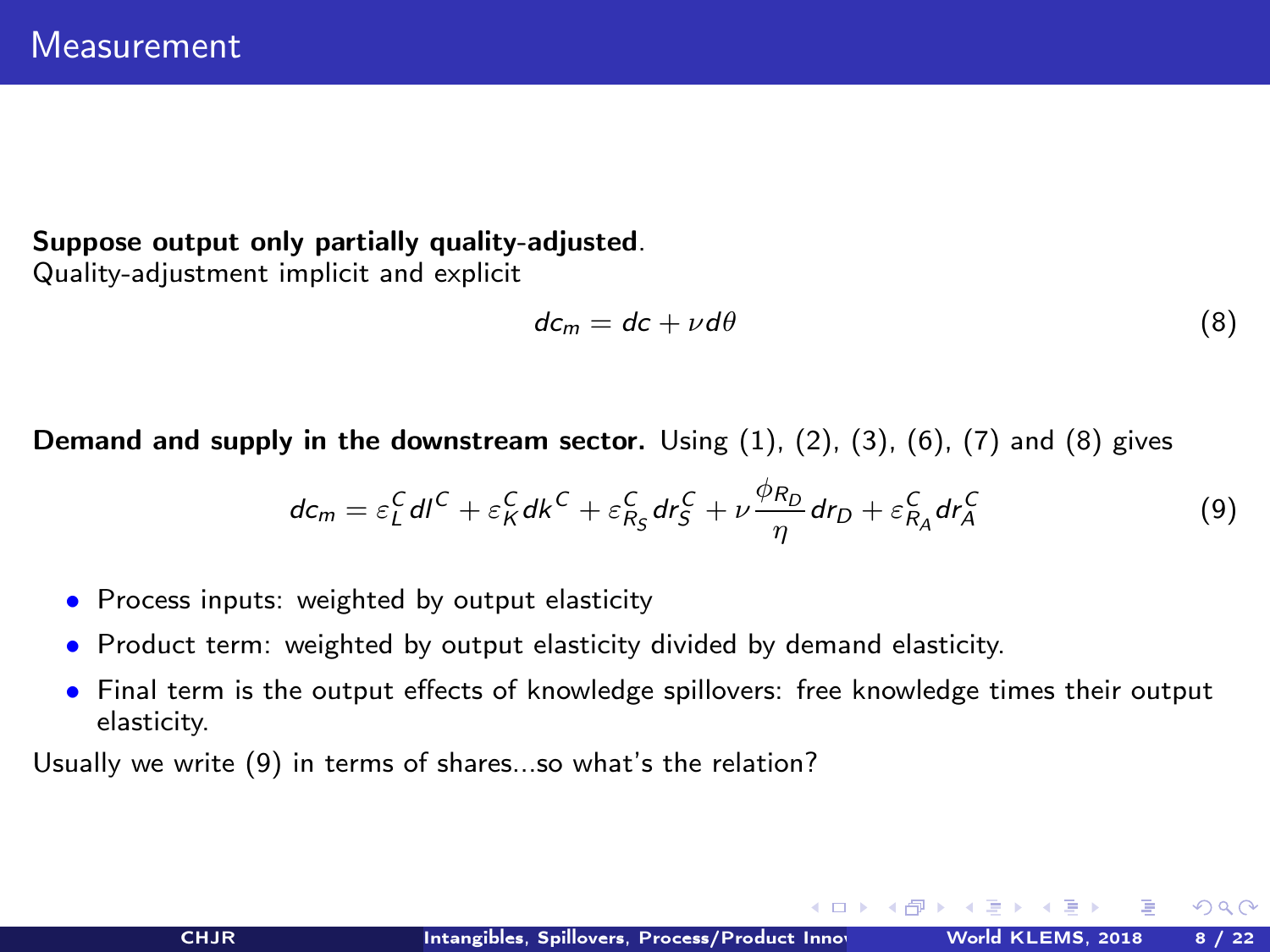• First-order conditions for L, K and  $R<sub>S</sub>$  (arguments in prod functions)

$$
\varepsilon_X^C = \left(\frac{1}{1 - \frac{1}{\eta}}\right) \sigma_X^C = \mu \sigma_X^C, \ X = L, K, R_S \tag{10}
$$

where  $\sigma^C_X$  are competitive labour and capital rental payments as a share of revenue in the  $C$ where  $\sigma_X$  are competitive fabour and capital refigure payments as a share concern and  $\mu$  is the mark-up of price over marginal costs  $(\mu =1/(1-1/\eta))$ .

• Arrow-Nerlove condition for  $R^D$  (demand function)

$$
\phi_{R_D} = \eta \sigma_{R_D}^C = \frac{\mu}{\mu - 1} \sigma_{R_D}^C \tag{11}
$$

**K ロ ト K 何 ト K ヨ ト K**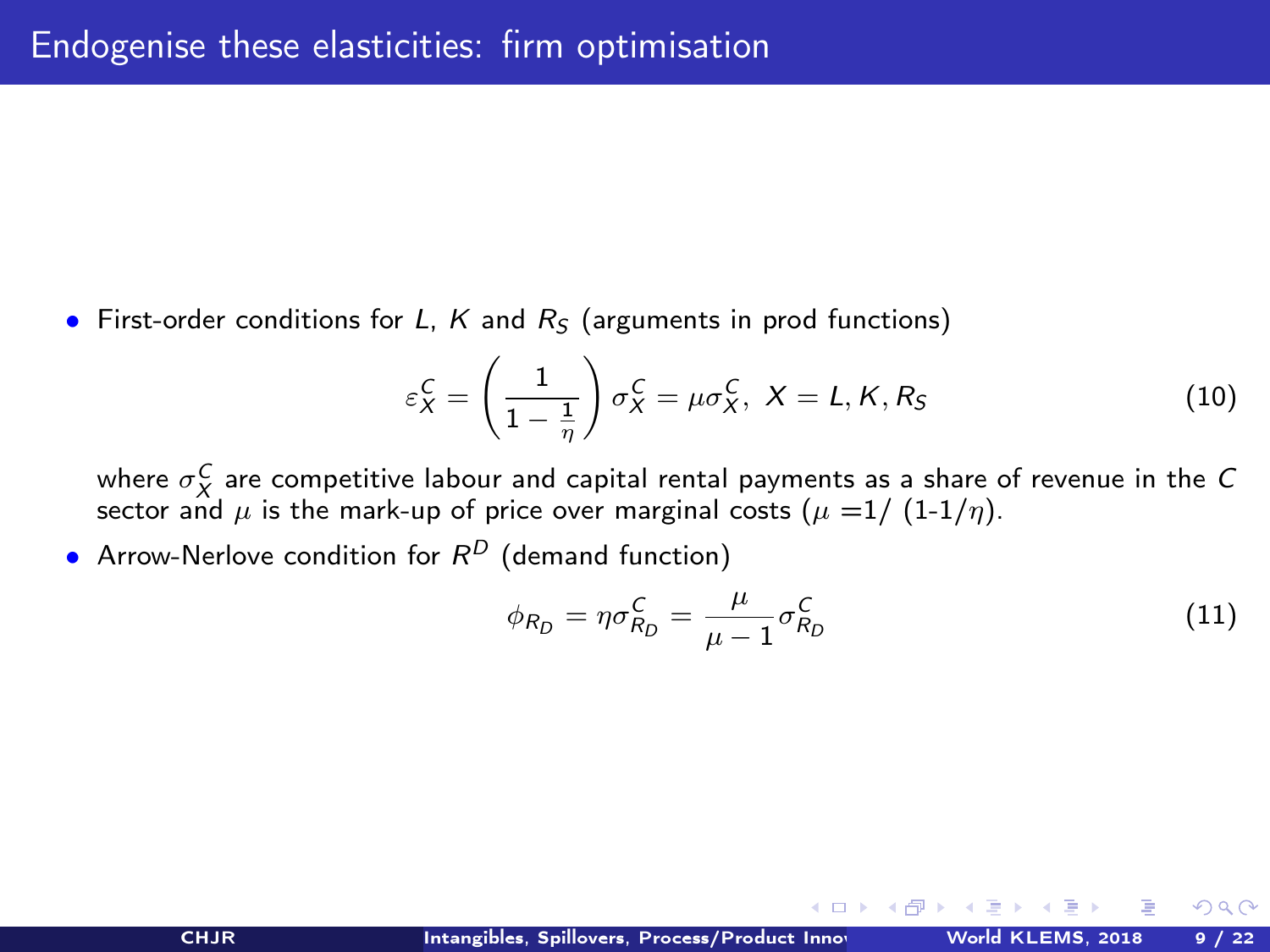• Downstream equation:

<span id="page-7-0"></span>
$$
d\epsilon_m = \mu \sigma_L^C dl^C + \mu \sigma_K^C dk^C + \underbrace{\mu \sigma_{R_S}^C dr_S^C}_{\text{process innov}} + \nu \underbrace{\sigma_{R_D}^C dr_{R_D}^C}_{\text{product innov}} + \underbrace{\varepsilon_{R_A}^C dr_{R_A}^C}_{\text{spillovers}} \tag{12}
$$

Ex ante approach: if we can measure  $\sigma$  we can calculate/estimate [\(12\)](#page-7-0).

 $299$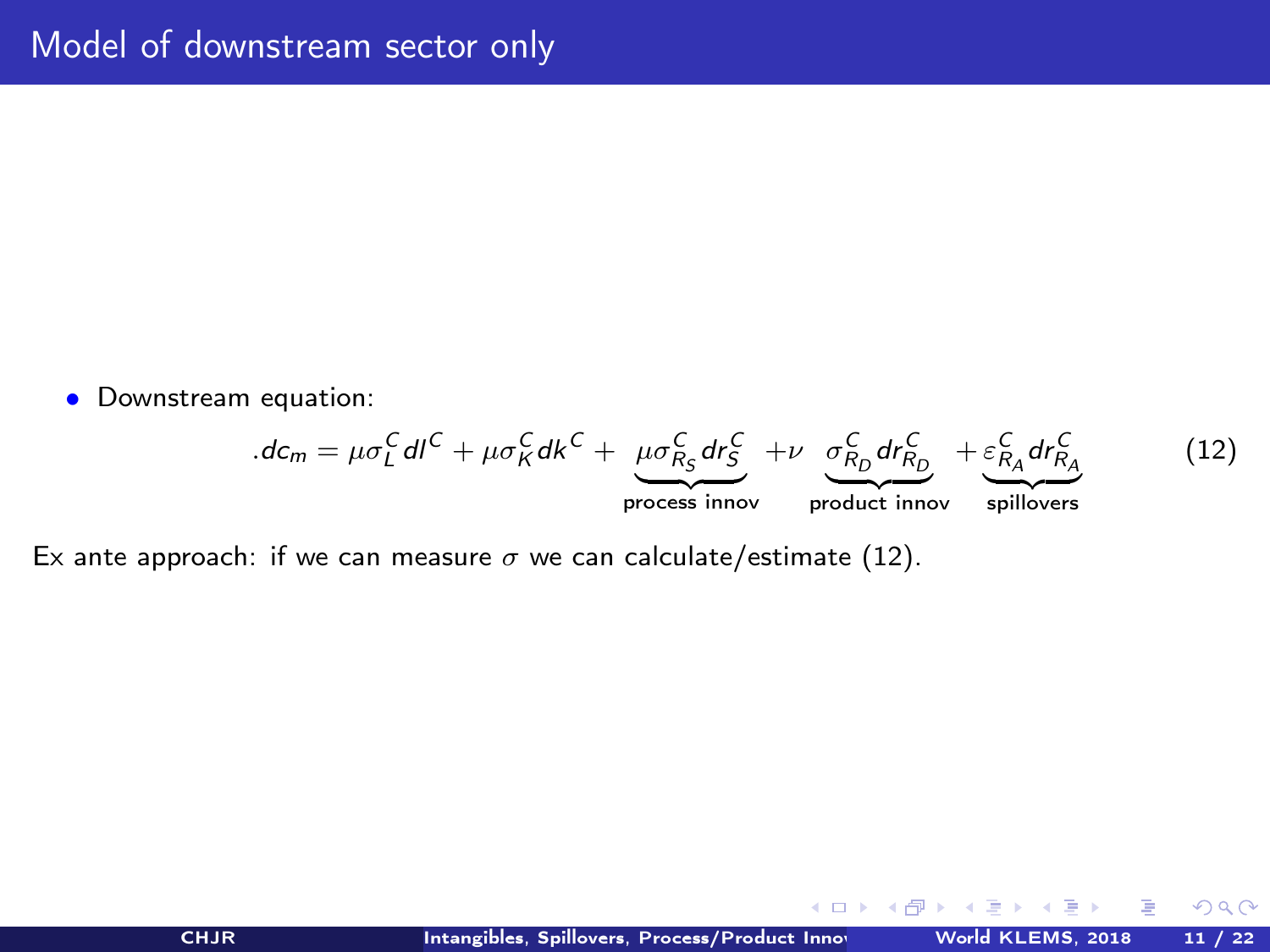In practice we don't have raw data on capital payments. Assume

- nominal value added,  $P_QQ$  observed (correctly capitalise all investment spending)
- Measured labour shares are right

$$
\sigma_L^C = s_L^C \tag{13}
$$

• Measured factor shares add to unity (Jorgenson/Grilliches)

$$
s_L^C + s_K^C + s_{R_S}^C + s_{R_D}^C = 1 \tag{14}
$$

• True incomes in the economy include imperfect competition

$$
\sigma_L^C + \sigma_K^C + \sigma_{R_S}^C + \sigma_{R_D}^C + \sigma_{\pi}^C = 1 \tag{15}
$$

where  $\sigma_{\pi}$  is the share of abnormal profits in the sector.

• Economies of scale (note: no term in  $\varepsilon_{R_D}^C$ )

$$
\varepsilon_L^C + \varepsilon_K^C + \varepsilon_{R_S}^C = \psi \tag{16}
$$

(□ ) ( n ) (

 $\Omega$ 

• Measured capital shares are residuals  $= 1 - s_l$ . Combining gives

$$
1 - s_L^C = \sigma_K^C + \sigma_{R_S}^C + \left(1 - \frac{\psi}{\mu}\right) \tag{17}
$$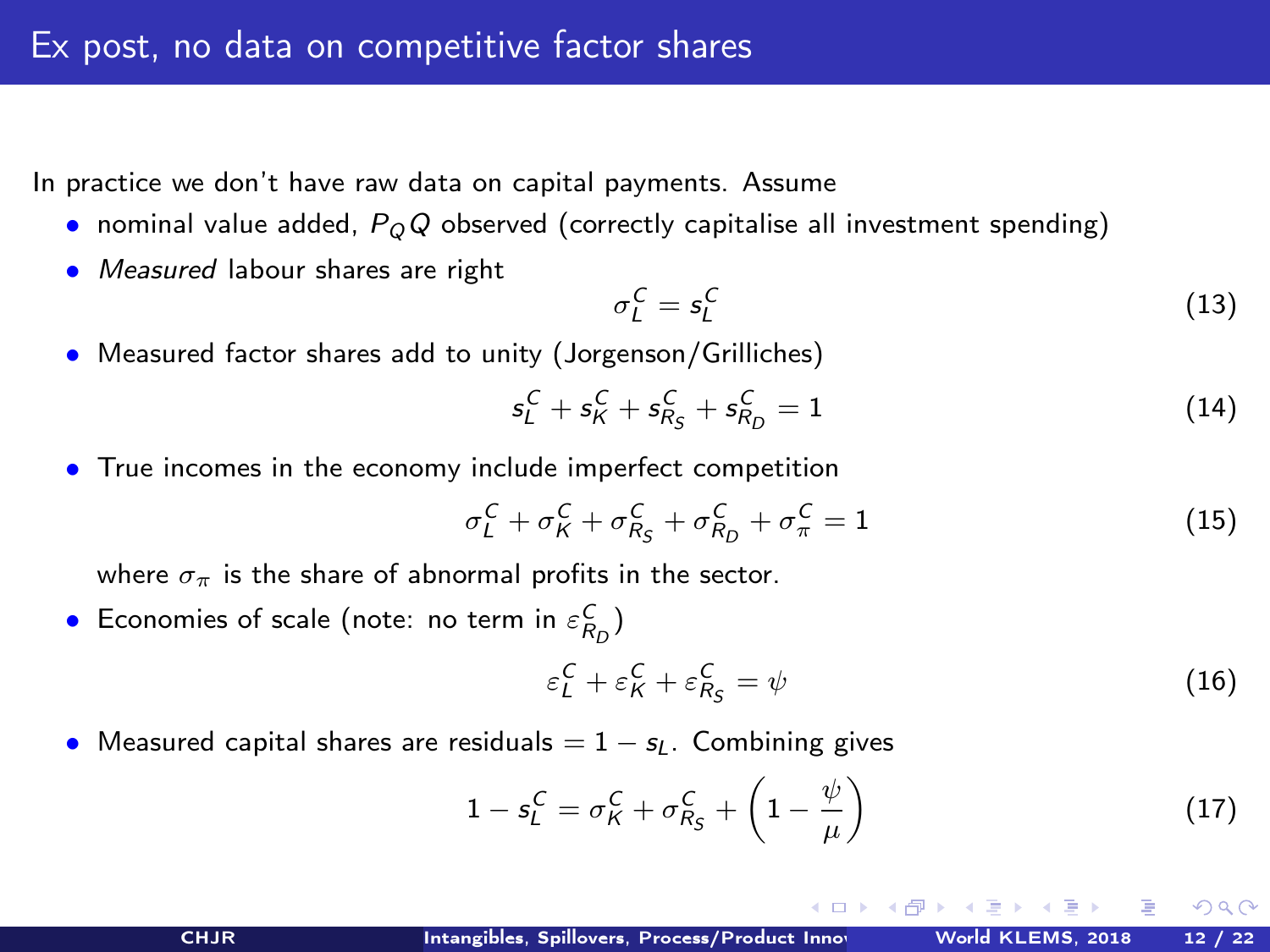• Substituting in elasticities gives

$$
dq^{C} = \mu \left( s_{L}^{C} dl^{C} - (1 - s_{L}^{C})dk^{+,C} \right) + (\psi - \mu)dk^{+,C}
$$
  
+  $\nu \sigma_{R_{D}}^{C} dr_{R_{D}}^{C} + \varepsilon_{R_{A}}^{C} dr_{R_{A}}^{C}$  (18)

(where  $dk^+$  is dk and dr<sub>S</sub> weighted by the rental shares of total payments to K and  $R_5$ ).

- Ex post Q grows with spillovers and
- first two terms because if  $\mu > 1$ , output elasticities differ from factor shares, and if  $\psi \neq 1$ then dc is affected by capital
- **Product innovation** 
	- no quality adjustment,  $\nu = 0$  so firms spending to boost quality, but the statistics office is missing the extra output (in terms of TFP, measured TFP is too small)
	- full quality adjustment,  $\nu = 1$ : in which case measured Q reflects product innovation spend
- Sector aggregation gives similar result, see paper

(□ ) (@ ) (□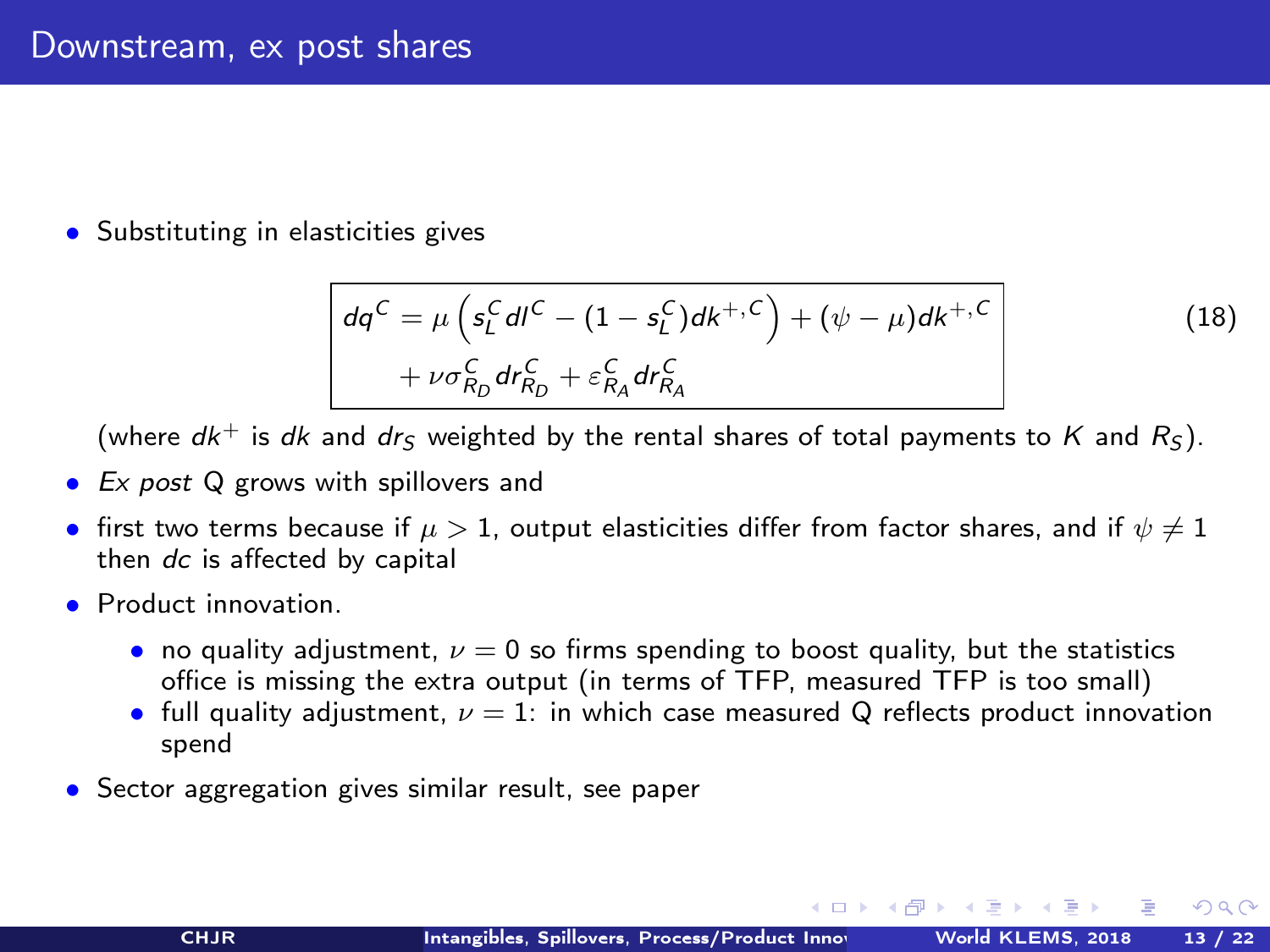## Data are by industry, country, institutional sector, year

|           | Industry (NACE, Revision 2)                                          | Sector |        |              |
|-----------|----------------------------------------------------------------------|--------|--------|--------------|
|           |                                                                      | A11    | Market | Nonmorket    |
| $\lambda$ | Agriculture, forestry and fishing                                    | x      | x      | x            |
| R.        | Mining and quarrying                                                 | v      |        | 'n           |
| Ċ         | Manufacturing                                                        | v      |        | 'n           |
| n         | Electricity, gas, steam and air conditioning supply                  | v      | v      | 'n           |
| F.        | Water supply: sewerage, waste management and remediation activities  | ú      |        | 'n           |
| P.        | Construction                                                         | v      |        | 'n           |
| Ġ         | Wholesale and retail trade: repair of motor vehicles and motorcycles | v      |        | 'n           |
| н         | Transportation and storage                                           | ú      |        | 'n           |
| ۲         | Accommodation and food service setivities                            | v      | v      | 'n           |
| x         | Information and communication                                        | ú      |        | 'n           |
| ĸ         | Financial and insurance activities                                   | v      |        | n            |
| r.        | Real estate activities                                               | x      | x      | x            |
| м         | Professional, scientific and technical activities                    |        |        | 'n           |
| N         | Administrative and support service activities                        | v      | v      | 'n           |
| o.        | Public administration and defence: compulsory social security        | ú      | w.     |              |
| p         | Edwation                                                             | v      | ń      | $\mathbf{v}$ |
| o         | Human health and social work activities                              | v      | w.     |              |
| R         | Arts, entertainment and recreation                                   | ú      | v.     |              |
| š         | Other service activities                                             | v      | v      | 'n           |
| T         | Activities of households                                             | x      | x      | x            |
| U         | Activities of extraterritorial organisations and bodies              | x      | x      | x            |

- Years: 1995-2013.
- Countries: United States (US), big Northern European (DE, FR and UK), Scandinavian (FI, SE), Small European (AT, NL) Mediterranean (IT, ES).
- Inputs and outputs: Tornquist-weighted ln growth rates

 $\Omega$ 

( ロ ) - ( 何 ) -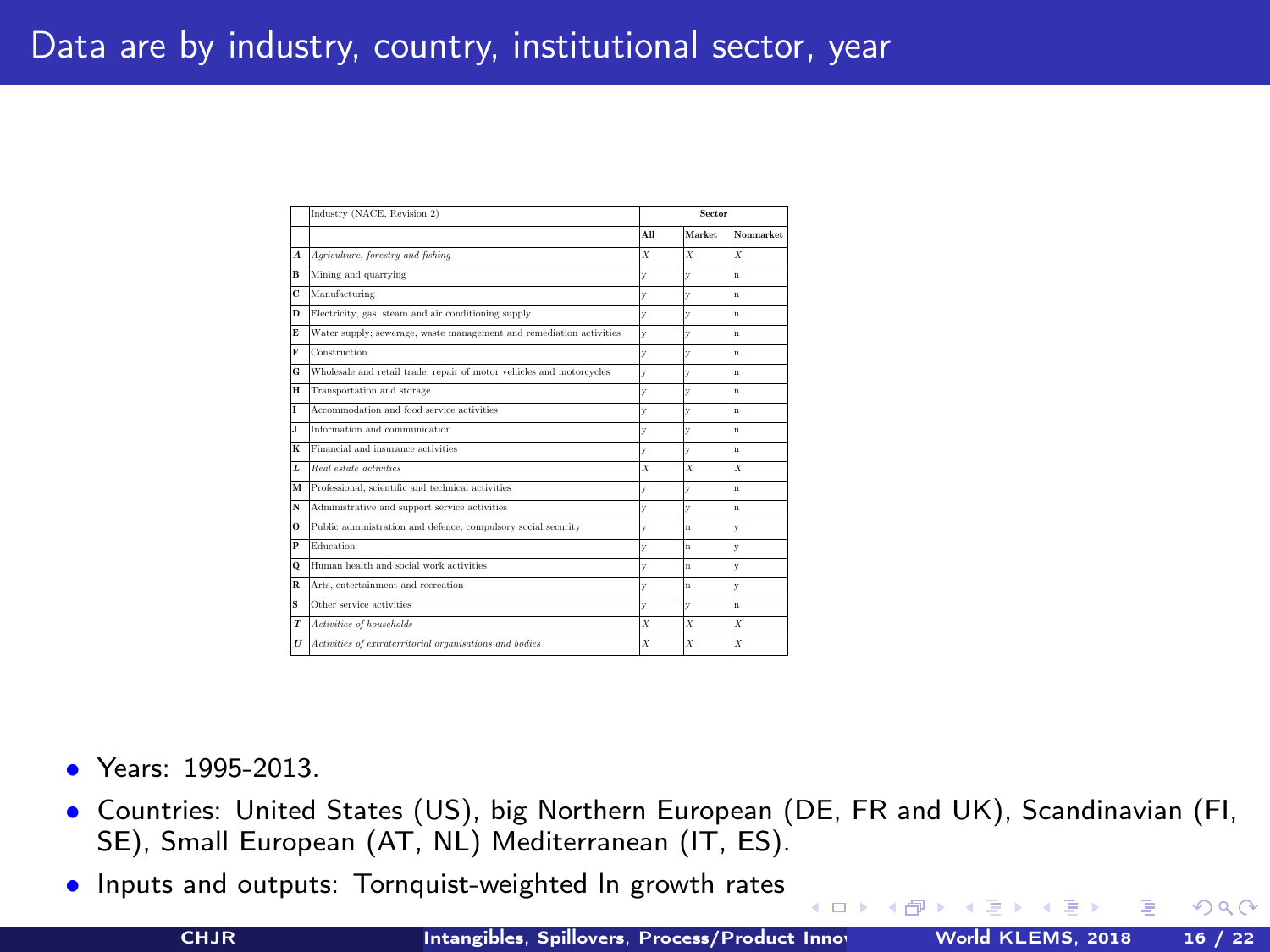• Knowledge term

$$
\begin{aligned} \left(\varepsilon_{R_A} dr_{R_A}\right)_i &= \gamma_1^{MKT} (\Delta l n R_i^{MKT}) \\ &+ \gamma_{i,}^{MKT} (\Sigma \omega_{i,j \neq i}^{MKT} \Delta l n R_j^{MKT}) + \gamma_i^{NonMKT} (\omega_i^{NonMKT} \Delta l n R^{NonMKT}) \end{aligned} \tag{29}
$$

• Zero public sector depreciation

$$
\begin{aligned}\n\left(\varepsilon_{R_A} dr_{R_A}\right)_{i,c,t} &= \gamma_1^{MKT} (\Delta ln R_i^{MKT}) \\
&+ \gamma^{MKT} \left(\Sigma \omega_{i,j\neq i}^{MKT} \Delta ln R_i^{MKT}\right) + \rho_{i,c,t} \left(\omega_{i,c,t}^{NonMKT} \frac{N_{c,t}^{NonMKT}}{Q_{i,c,t}}\right)\n\end{aligned} \tag{30}
$$

\n- $$
\Sigma \omega_{i,j\neq i}^{MKT}
$$
 from I/O tables
\n- $\omega_i^{NonMKT}$  share of ind R&D, co-operation
\n

**← ロ ⊁ → 伊 ⊁ →** 

舌  $\sim$ E  $299$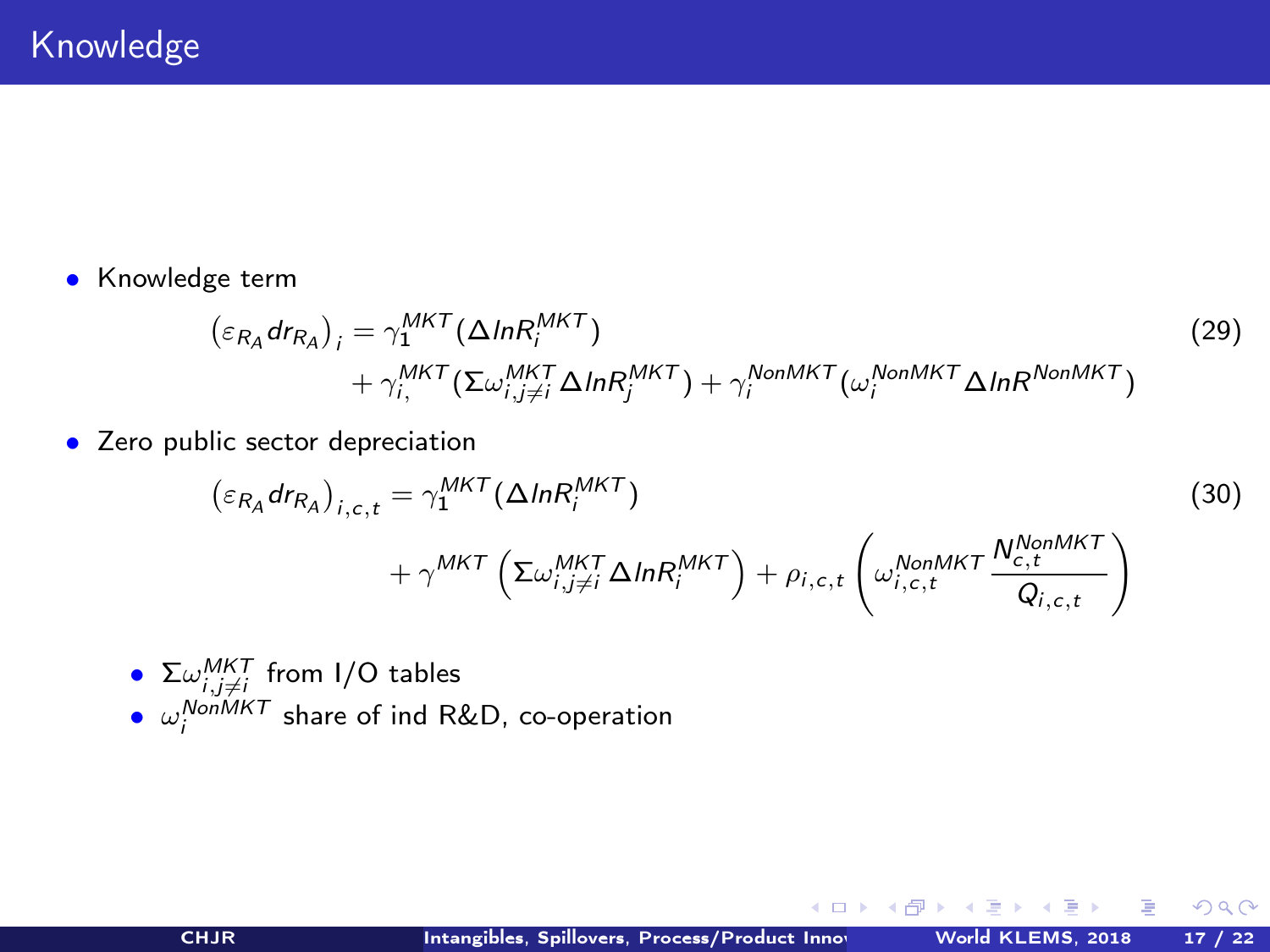## <span id="page-12-0"></span>Estimating equation

- See paper for discussion of endogeneity, meas error/division bias
- Estimating equation, for long and short differences  $n$  and lags  $s$

$$
\Delta_n ln Q_{c,i,t} = a_t + a_c + a_i + \gamma_1^{MKT} \Delta_n ln R_{i,c,t-s}^{MKT}
$$
\n
$$
+ \gamma \Delta_n ln R_{i,c,t-s}^{OUT,MKT} + \rho \left( \frac{N^{NonMKT}}{Q^{MKT}} \right)_{\Sigma_{n,i,c,t-s}}
$$
\n
$$
+ \rho_1 \Delta_N \left( \left( \frac{N^{NonMKT}}{Q^{MKT}} \right)_{\Sigma_{n,i,c,t-s}} \right)
$$
\n
$$
+ (\mu - 1) \left( s_t^Q \Delta_n ln(L/K^+) \right)_{c,i,t} + (\psi - 1) \left( \Delta_n lnK^+ \right)_{c,i,t}
$$
\n
$$
+ (\nu \zeta_{R_D} - 1) \left( s_{R_D}^Q \Delta_n ln R_D \right)_{c,i,t} + u_{c,i,t}
$$
\n
$$
(36)
$$

- Consistently find that change in N(nonMKT) appears
- In principle should be able to estimate rates of return  $(\gamma, \rho)$ ,  $\mu, \psi, \nu$ .
- Useful if we think e.g.  $\mu$  has risen post 2007. Meas error biases suggest  $\mu$ ,  $\psi$ ,  $\nu$  biased downwards
- Substantial policy interest in  $\gamma$ ,  $\rho$ ; e.g. does  $\rho$  vary by country?

 $\Omega$ 

(ロ) (御) (ヨ) (중)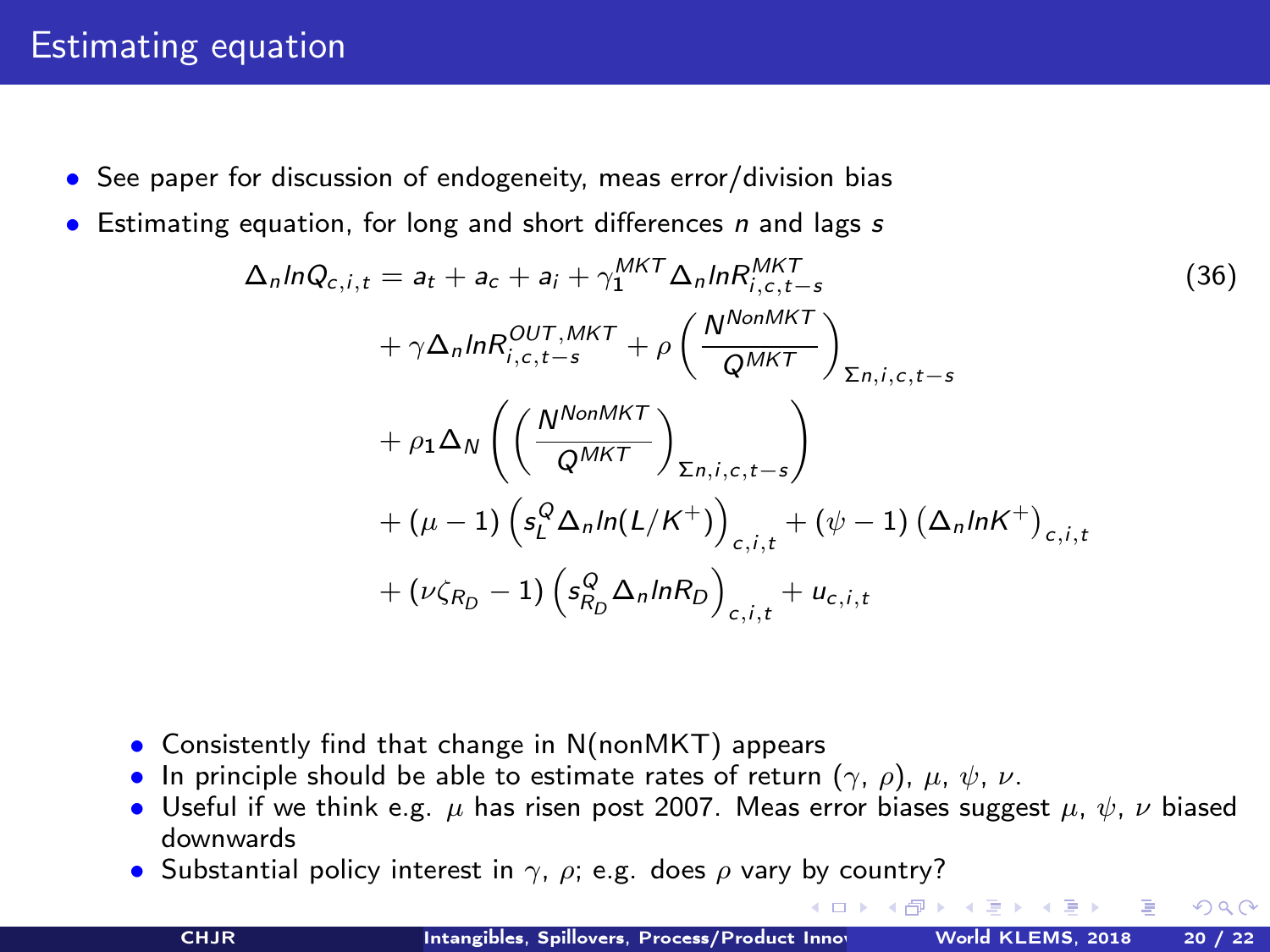<span id="page-13-0"></span>

| Industries                                     | Mfr       | Mfr       | Non-mfr   | Non-mfr   |
|------------------------------------------------|-----------|-----------|-----------|-----------|
| Year dummies                                   | yes       | yes       | yes       | yes       |
| Country dum                                    | yes       | yes       | yes       | yes       |
| Industry dummies                               | no        | no        | no        | no        |
|                                                |           |           |           |           |
| $\Delta ln R^{rd}_{i,c,t-3}$                   | $0.25**$  | $0.25**$  |           | 0.00      |
|                                                | (2.24)    | (2.20)    |           | (0.13)    |
| $\Delta$ In $R_{outside i,c,t-3}^{rd}$         | $-0.05$   | $-0.06$   |           | $-0.09*$  |
|                                                | $(-0.28)$ | $(-0.35)$ |           | $(-1.88)$ |
| $\Delta$ In $R_{xrd}^{intan}$ <sub>i,c,t</sub> |           | $-0.01$   | $0.20***$ | $0.21***$ |
|                                                |           | $(-0.08)$ | (5.28)    | (5.36)    |
| $\Delta$ In $R_{xrd}^{intan}$ outside i, c, t  |           | $-0.04$   | $0.09*$   | $0.09**$  |
|                                                |           | $(-0.21)$ | (1.88)    | (2.03)    |
| $shRD*(GovRD/PqQ)_{i,c,t-2}$                   | $-0.44$   | $-0.45$   | $0.30**$  | $0.32***$ |
|                                                | $(-0.62)$ | $(-0.63)$ | (2.50)    | (2.65)    |
| $\triangle$ shRD $*(GovRD/PqQ)_{i,c,t-2}$      | $4.15***$ | $4.03***$ | 0.34      | 0.33      |
|                                                | (3.04)    | (2.85)    | (0.34)    | (0.33)    |
| $s_i^Q \Delta ln(L/K+)_{i,c,t}$                | $0.75***$ | $0.76***$ | $0.39***$ | $0.40***$ |
|                                                | (5.01)    | (4.97)    | (10.16)   | (10.28)   |
| $\Delta ln(K+)_{i,c,t}$                        | $0.64***$ | $0.64***$ | $0.42***$ | $0.42***$ |
|                                                | (3.68)    | (3.42)    | (10.84)   | (10.58)   |
| $s_{RD}^Q \Delta ln R_{i,c,t}^D$               | 0.26      | 0.27      | $0.87*$   | $0.87*$   |
|                                                | (0.33)    | (0.32)    | (1.71)    | (1.71)    |
|                                                |           |           |           |           |

€

 $299$